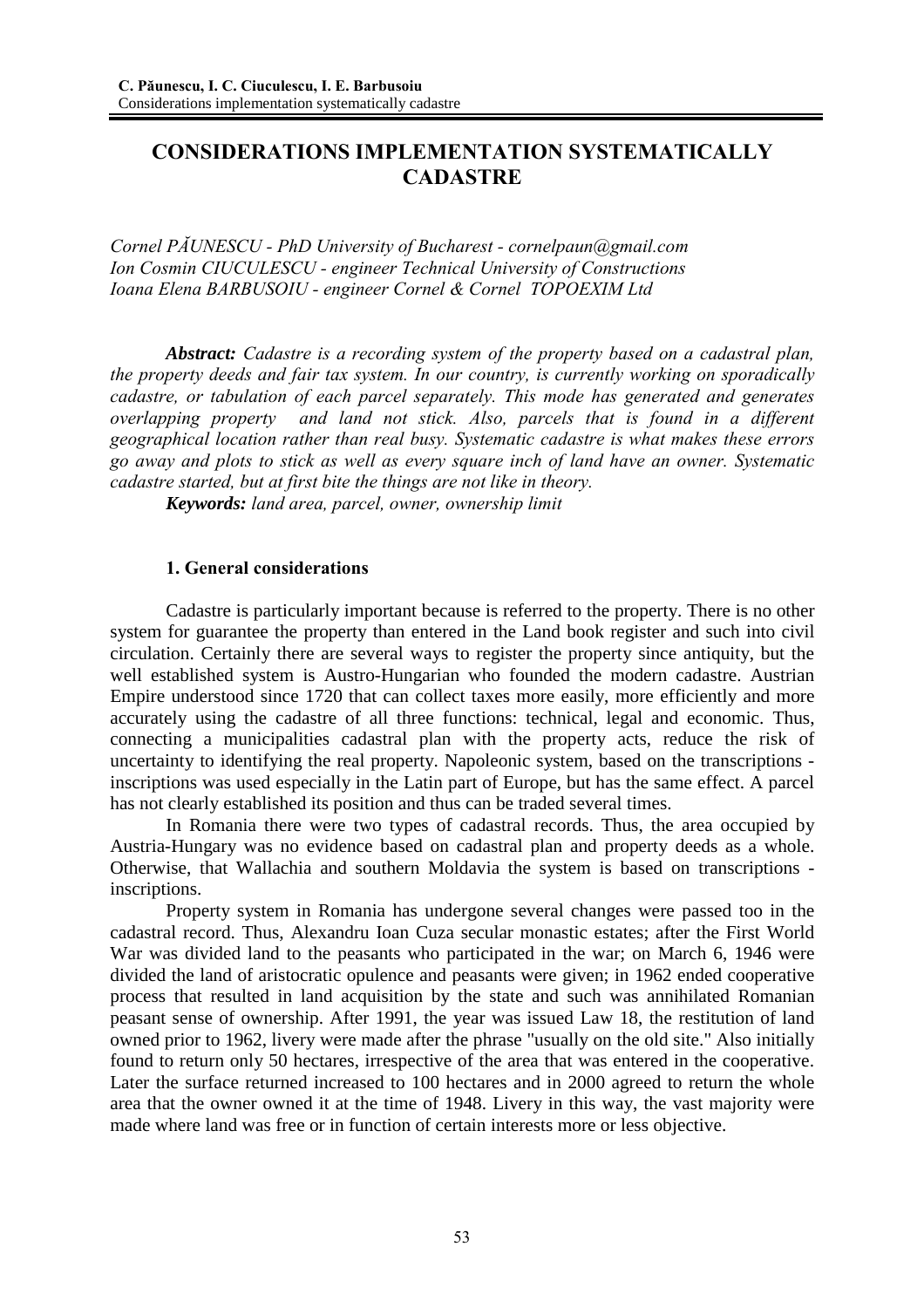#### **2. Current situation**

 Given all these changes, the two systems of property records occurred dysfunction and irreparable damage. Thus, in the Land Register of type Austro - Hungarian Empire after 1962, the extravilan terrain did not have records only very isolated the recording becoming obsolete. In the same area, in intravilan the records were made. In the transcriptions - inscriptions situation was critical because the areas in the city cooperativized were left only 200 meters from the court, the rest was taken by CAP. Priviliegiate areas were the high hills and mountains where there was no CAP.

 Law 18/1991 anticipate in final the achievement of general cadastre. Unfortunately the government not initially realized the general cadastre and after applied the property laws and then there a lot of inconvenience to the enforcement the property laws:

- There were no technical guidelines of the practical application of the law that explains what to do and how;

- Personal use without adequate technical training in most cases; given the lack of a technical guide, each "expert" apply the low by his own knowledge in generally from other areas; - Lack of appropriate technical equipment; so instead of using theodolites and tarla limits measurements to obtain accurate surfaces and limits were taken from surfaces balances CAP's that interest had not known the real surface and the base topographic plans were used to scale 1:5000 or scale 1:10000 artificially increased to scale1:2000 or 1:1000; are known plans errors remain those of the original scale;

- Measurements were made with compasses opening of 2 meters ("goat"), or, in good cases roulette for each owner individually, and then limits of the amount tarla it is form each owner; was a fundamental mistake because the distance measured with compass and roulette, it is not the same distance in the plane that was reported; there are significant differences between these two entities due to slope;

- The powers of local commission for property law were granted without any penalties if the law is applied subjectively; generally people who have been appointed to these committees have given to him and close relatives, friends the land taken by cooperatives in the very beginning, without taking into account the other owners, the changes appeared between time in zone (construction of neighborhoods, of streets of industrial, etc.); the elected mayors who were promised to the citizens that will solve property laws and requested changing of the existing cadastral plans, so that there is a very curious sequence of such entry into possession; - Professional staff, poorly paid, was changed with changing elected mayor; each of them go home with the cadastral plan.

 After publishing the Cadastre Law officials still have not realized the necessity to realize the general cadastre as was defined in the law. Only in 1999, the Order of the National Office of Cadastre, Geodesy and Cartography President established cadastral documentation requirement to achieve any real estate transaction, legacies, donations, etc.. Were developed the technical and legal conditions. At that time the Cadastre Offices approved the technical documentation and gave cadastral numbers, tabulation being made by the owner to the Land Registry Books (placed administratively by the Ministry of Justice). In 2006 Land Registry Books were joined with the Offices of Cadastre, Geodesy and Cartography and together they formed the National Agency for Cadastre and Land Registration. Thus, citizens address one institution providing the cadastral grant number (technical verification) and registration of property (verification of the property act). This method is called *sporadic* registration of the Property register because it is registration property with property, then integrating a whole. This method is not feasible to achieve cadastre, especially technically. Before 2007 technical documentation could be carried out in stereographic 1970 coordinate system, most often in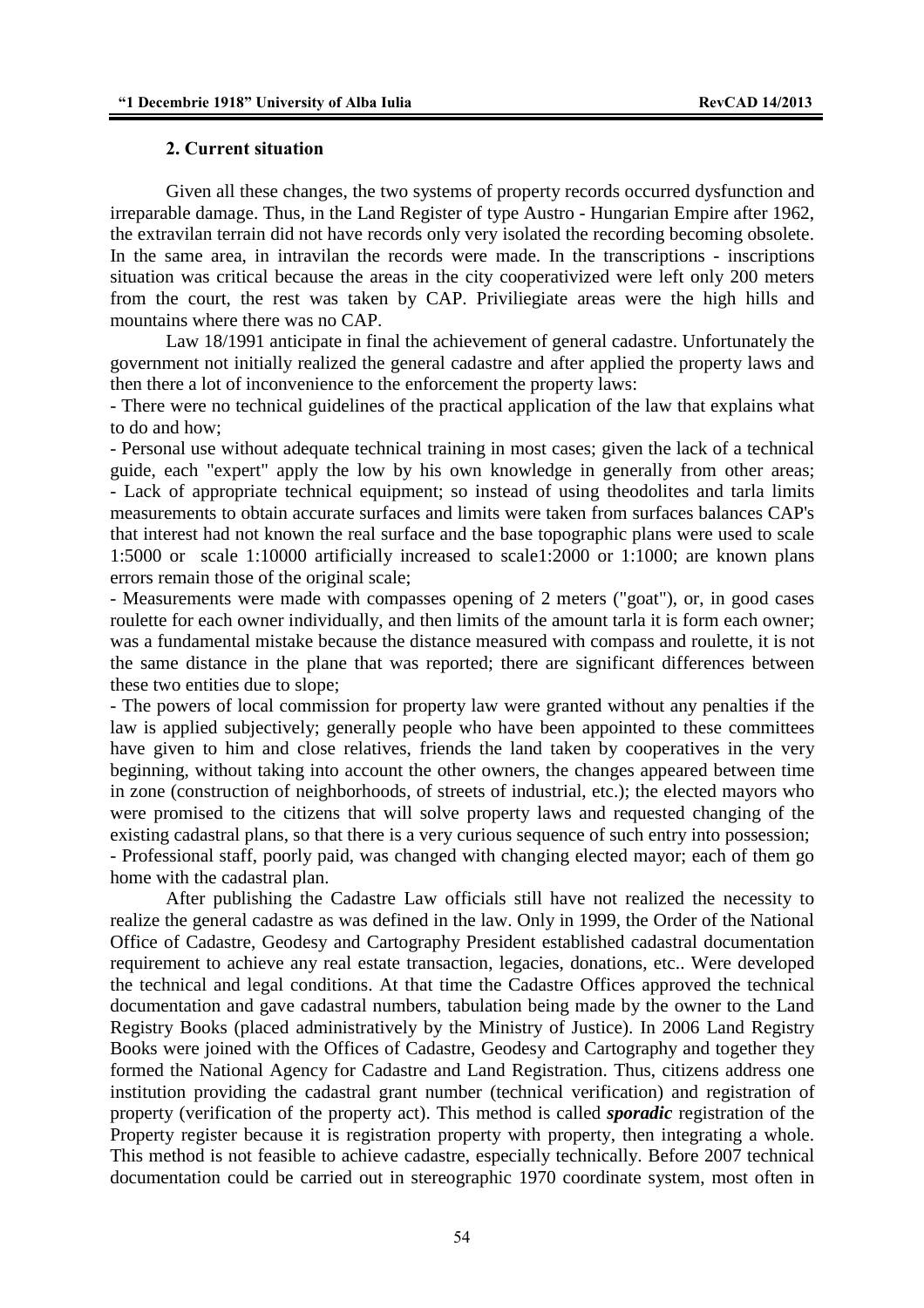the local system. The local system was chosen randomly, usually origin is somewhere closer to the parcel of measured and have coordinates  $x = 1000$  m,  $y = 1000$  m. When the parcel was higher when it will reach  $x = 10000$  m,  $y = 10000$  m. The north direction was made of the map or given by the compass. Whether the work was done in stereographic system or local system, the solution was not feasible. In the local system does not know exactly where that parcel was measured in tarla. Only after he has decided the person that do work to bring a parcel plan of the tarla or even the parcel plan of the zone, the position became clearer. If the work done in the national system was a problem connecting to the geodetic network. By entering GPS method (ulterior GNSS) surveying were made from the point of uncertainty position, without additional measurements, only with a orientation also on doubtful points. Two parcels located side by side or overlapped or had a distance between them. The national geodetic network are precision of  $\pm$  15 cm and measurement errors inherent in determining the coordinates. With the advent of GPS receivers things have not improved since the receiver position was determined in the WGS84 system. Also, to determine the absolute position in this system was needed to do a fit to the EUREF network. Times until the year 2000 there were only 16 points connecting to these network. Each GPS user has created their own transformation parameters for each job or across the country. To determine the parameters was needed common points and the ellipsoid WGS84 and on the ellipsoid Krasovski. Cadastral offices were not prepared programs to check the accuracy of coordinate transformation and hence a proliferation of parcels positioning error.

 Today, there is acute problem of correctly positioning properties because many of the parcels have entered into civil circulation and subsequent changes lead to conflicts with owners who do not understand why the area or position changes. Also, any project that is developed must be based on a parcel and this parcel must be identified as the position and have a clear owner. Thus was launched the solution of the general cadastre property records.

Law 7/1996 or the Cadastre law initially defined general cadastre, even in its beginning: *CHAPTER I: General provisions* 

*Article 1. General cadastre is the unitary and mandatory recording system of technical, economic and legal through which the identification, registration, mapping and cadastral plans of all land and other real estate throughout the country, regardless of their destination and owner.* 

*Basic entities of this system are parcel, construction and owner.* 

*The property, according to this law, means the parcel of land, with or without buildings. Article 2. General cadastre is organized in each administrative units: village, town, municipality, county and national level.* 

*The general cadastre system is achieved:* 

*a) identification, registration and description in cadastral documents of land and other immovables by their nature, measurement and representation on maps and cadastral plans and computer data storage media;* 

*b) assembling and integrating data from specialized cadastres;* 

*c) identification and registration of all owners and other legal holders of land and other immovable property, to ensure their rights of publicity and enforceability against third parties;* 

*d) provide the necessary data system for the correct tax and the tax liability of taxpayers.* 

Today things have changed in Law 7, as amended, has disappeared the notion of general land cadastre and appeared the phrase sporadically cadastre. Changes in Law 7 state: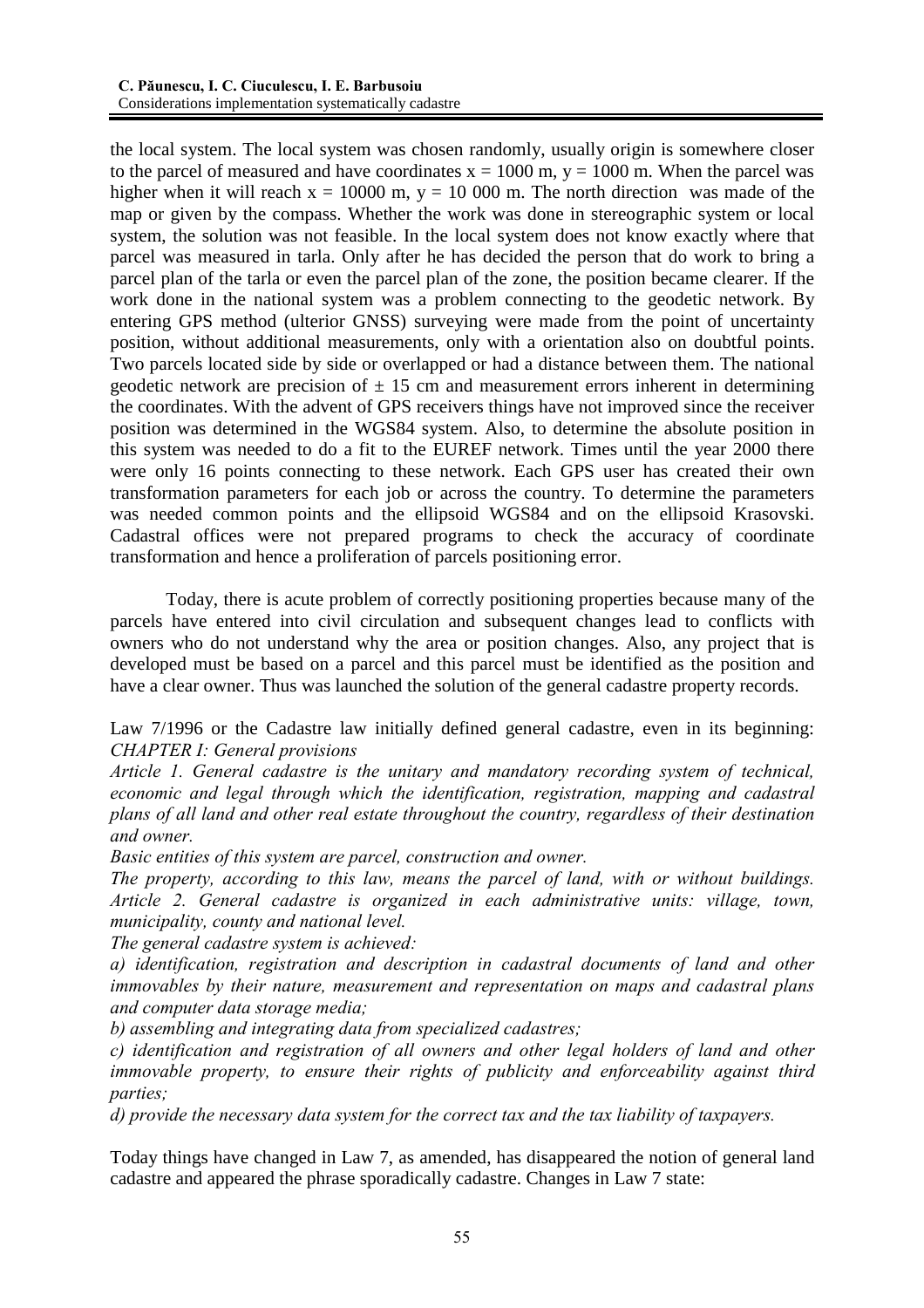*Article 2. - (1) cadastre is accomplished at the local administrative units on sector land. The sector land is bordered by elements acre stable linear time - roads, rivers, canals, dams, railways, etc.,- which includes one or more adjacent immovables.* 

 *(2) The system of cadastre and land book is done:* 

*........................................................................* 

 *a) identification, description and registration in cadastral documents of immovables by their nature, measurement and representation on the cadastral maps and plans, and computer data storage media;* 

 *b) identification and registration of owners, other legal holders and owners of immovables;* 

 *c) provide the necessary data systems to determine the correct taxes taxpayers' tax obligations required by institutions.* 

 *(3) Cadastral Plan contains graphical representation of immovables limits inside of a territorial administrative unit, which are registered in the land book and their cadastral numbers. Cadastral plan is updated by inspectors of the land cadastre and land registration offices.* 

 *(4) extract of the cadastral plan is the section of the cadastral plan with the representation of the immovables and the neighboring, size of the sides and the dates for the graphics database managed by the National Agency of Cadastre and Land Registration.* 

#### *CHAPTER III*

*The organization of the works in cadastre and systematic registration the land book* 

 *Article 9. - (1) The technical function of the cadastre is performed by determining the cadastral boundaries of neighboring immovables, based on measurements. Work measurement is performed by any method graphic, numeric, photogrammetric or combined.* 

 *(2) the economic function of the cadastre stands out technical elements necessary for establishing the taxable value of immovables or, where appropriate, taxes or taxes on the property.* 

 *(3) legal cadastre function is achieved by identifying and registering real estate owners in the book registration land.* 

#### **3. Case study**

Systematic cadastre (general), overlapped on sporadic cadastre shows at the moment the weakness of the sporadically cadastre and the how poor in its design. Problems encountered are due to both specialists authorized by ANCPI and working specialists in OCPI (the cadastre and land book registration). Thus there are discrepancies between the technical part performed systematical sporadically. Also between acts and registration.

 The biggest problem is the title of property which have errors of several kinds. The simpler they are the owner's name wrong (mismatch a letter or the initial letter or father), neighbors who do not meet (on the neighbor title is passed another neighbor at corresponding cardinal point). The most difficult errors are on the surfaces and the identification of the parcel and tarla. Thus, the title is issued in a place, but the owner has it, in fact, in another place. On the place of this title it is another owner.

#### **4. Conclusions**

 From the above, but especially in the case study that achieving systematic cadastre (general) is a necessity. For the farmers who wants to trade their, or wishing to invest in strengthening a farm, land is vital to have the property tabulated and tabulated correctly, and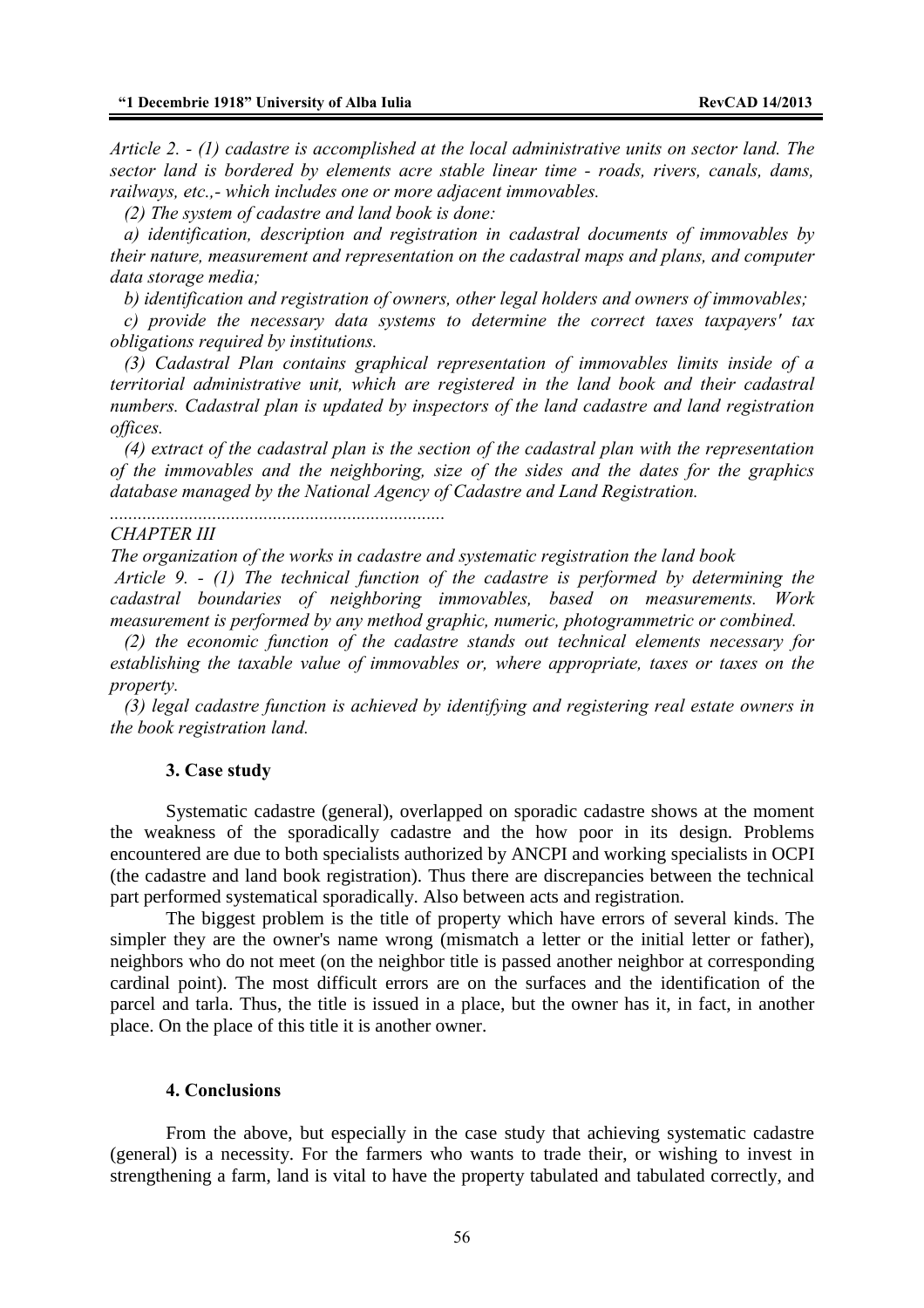where it works. Many farmers have realized that their parcel, that the title was passed to some tarla, has no place there and have to move elsewhere.

 Many of the peasants, as he calls APIA farmers, because they could not correctly identify their land on the orthophotomap lost grant or were not reported properly sanctioned culture, although they had declared correctly. In the control made by APIA their parcel being identified in different part, they checked on another site. A fair caster would be linked the identifications made by APIA and owner of nearly 100% accuracy.

 Examples are many, but is only one conclusion: the general cadastre can only resolve property problems in Romania.



Figure 1 property in sporadic cadastre work overlapped on systematically cadastre (extravilan)